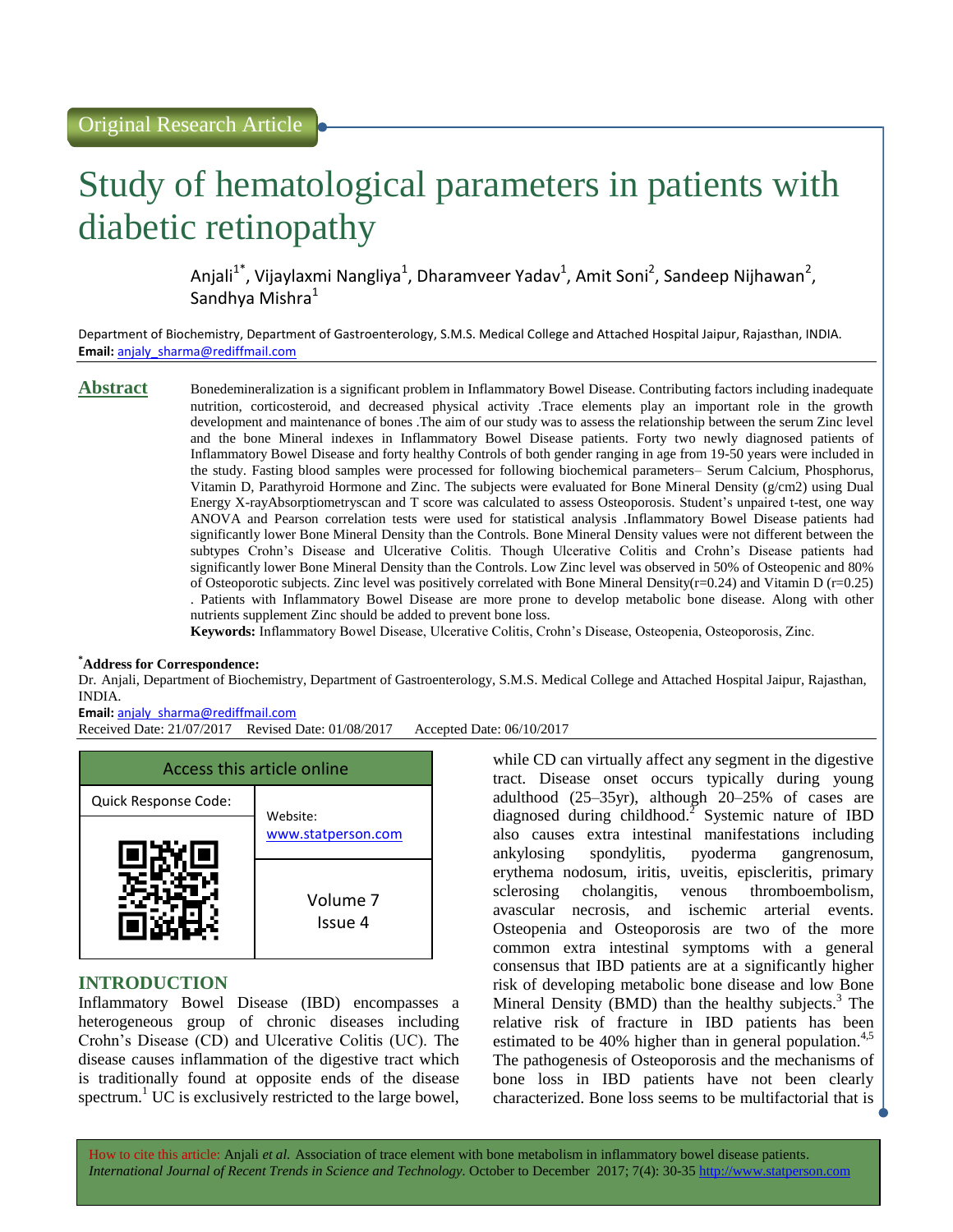disease itself, disease activity, malnutrition in general, malabsorption of the nutrients important for the development of bone such as Calcium, Phosphorus, Vitamin D etc.<sup>6</sup> Vitamin and Mineral deficiencies tend to be a real problem for people with IBD. Several other factors also contribute to these Vitamin and Mineral deficiencies, including inflammation, diet, and the treatment for IBD itself. The use of Vitamins and Minerals by the body is complex, with many nutrients requiring the presence of other Vitamins to facilitate their uptake and use by the body. If the body is not receiving even one Vitamin it needs, the end result could be a chain reaction affecting many other Vitamins and Minerals.<sup>7</sup> As a nutrient, Zinc may have some role in bone development as it is needed for osteoblastic activity, collagen synthesis and alkaline phosphatase activity.<sup>8</sup> A study has shown a positive relation between Zinc intake and Bone Mineral Content (BMC) in children.<sup>9</sup> There is paucity of data regarding role of Zinc in IBD and its association with bone metabolism for Indian population. The aim of our study was to investigate serum Zinc level in IBD patients and compare them with bone Mineral indexes.

## **MATERIAL AND METHODS**

The study was carried out in the Department of Biochemistry in association with Department of Gastroenterology at S.M.S. medical college and Hospital, Jaipur. Forty two newly diagnosed patients of IBD of both gender (57% were male and 43% were female) ranging in age from 19-50 years were included in the study. IBD was diagnosed on the basis of history, clinical, endoscopic and histologic findings. The exclusion criteria for the selection of IBD patients were Hepatic or renal disease (creatinine> 1.5 mg/ dl), Thyroid and parathyroid diseases, Diabetes mellitus, Previous corticosteroid use for any reason(for more than 3 months), Inflammatory joint disease (ankylosing spondylitis, rheumatoid arthritis etc.), Treatment for Osteoporosis (bisphosphonates, calcium, Vitamin D, fluoride, calcitonin and hormone replacement therapy) and severe neurologic disease. Forty age and sex matched healthy subjects in which 62% male and 38% female were recruited as comparison group. An informed written consent was taken by all the recruited subjects. Blood samples were collected from all the subjects in plain vials by venepuncture after 12 hour fasting and processed for serum Glucose, Total Cholesterol, Urea, Creatinine, Total Protein, Albumin, Alkaline Phosphatase(ALP), Aspartate aminotransferase (AST), Alanine aminotransferase(ALT), Calcium, Phosphorus using standard kits on Olympus 400 Autoanalyzer in the Central Clinical Biochemical Laboratory, S.M.S. Medical College, Jaipur. Vitamin D was analysed on ELISA reader (Kit: DRG) and Parathyroid Hormone was done on Automated– Immunoassay Analyser [Immulite 2000 System]. Serum Zinc was estimated on Atomic Absorption Spectrophotometer (Model-AAS 4141 by ECIL) . The Bone Mineral Density (g/cm2) was measured within 1 week of diagnosis using the method of Dual Energy Xray Absorptiometry (DEXA) scans of the lumber spine (L2- L4) using a Hologic QDR 4500 W scanner (Hologic 800- 321-4659, Model no- Explorar). Lumber T scores were calculated using locally validated manufacturer's reference ranges. IBD patients were further segregated on the basis of T score. Osteopenia was defined as a value for BMD between -1.0 to -2.5 standard deviation below the young adults means (i.e. score between -1.0 and -2.5). Osteoporosis was defined as a value for BMD that was - 2.5 standard deviation between or more below the young adults mean (i.e. T score less than  $-2.5$ ).<sup>10</sup>

## **STATISTICAL ANALYSIS**

All the parameters were expressed as mean and standard deviation (SD). To compare a continuous variable between groups, the Student's unpaired t-test was performed. Analysis of Quantitative data between a qualitative variable with more than two subgroups was done using One-way ANOVA. Tukey's Post Hoc test was then used for observations between individual groups of patients if p-value of ANOVA was statistically significant (p<0.05).Pearson correlation was used for univariate association of Zinc with BMD and bone metabolic parameters. P value  $< 0.05$  was considered statistically significant.

# **RESULTS**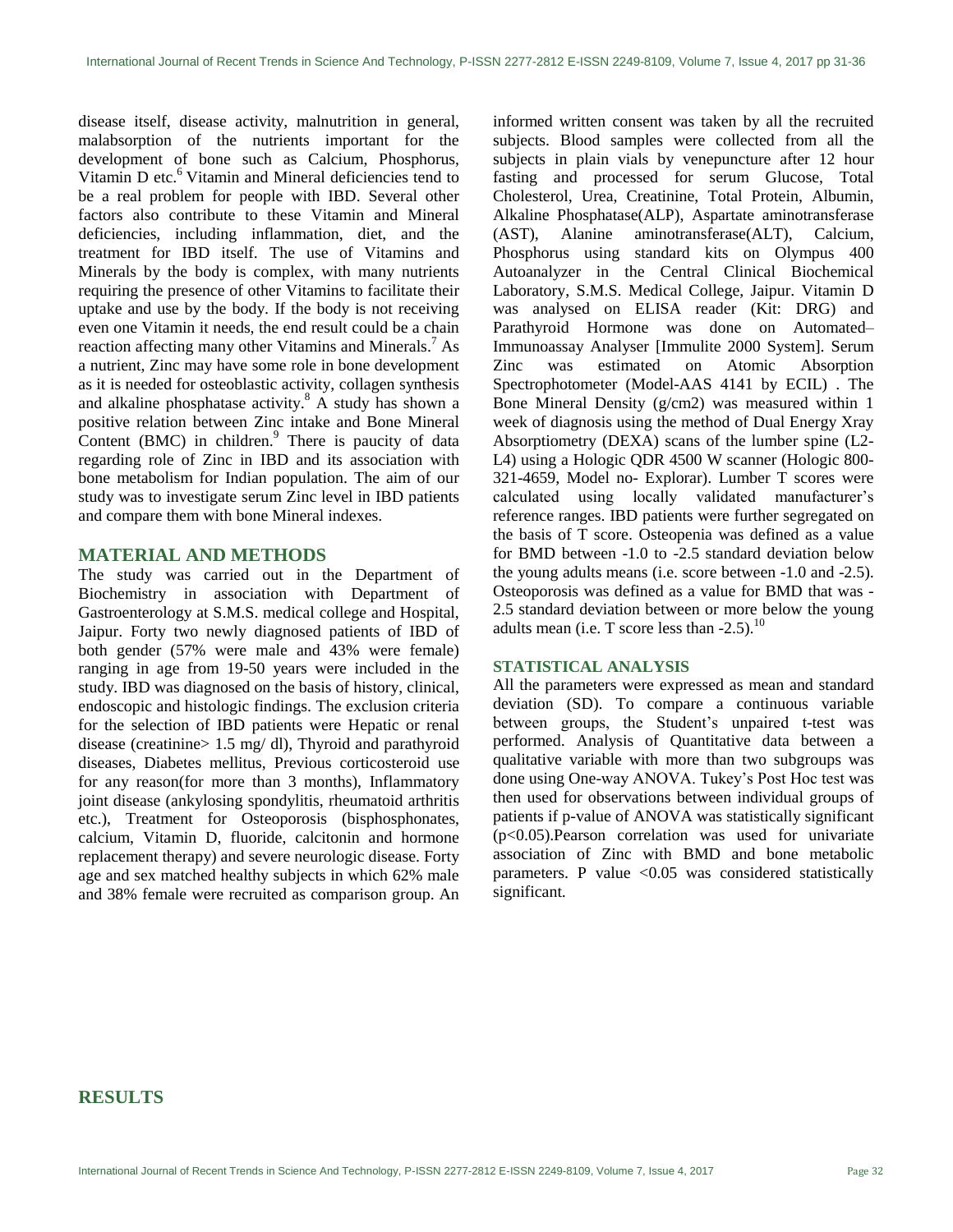|                     | Controls (n=40)            | $IBD(n=42)$                 | P value   |  |  |  |  |
|---------------------|----------------------------|-----------------------------|-----------|--|--|--|--|
| <b>Parameters</b>   | Mean ±SD (range)           | Mean ±SD (range)            |           |  |  |  |  |
| Age (yrs)           | 38.56±9.56(19-50)          | $37.72 \pm 12.40(19-50)$    | <b>NS</b> |  |  |  |  |
| Male/Female         | 25/15                      | 24/18                       |           |  |  |  |  |
| Glucose(mg/dl)      | 84.37±10.16(67-113)        | 86.85±15.06(61-151)         | NS        |  |  |  |  |
| Cholesterol(mg/dl)  | 163.92±30.86(89-274)       | 162.02±37.47(69-274)        | <b>NS</b> |  |  |  |  |
| Urea(mg/dl)         | 24.94±7.42(16-45)          | 24.92±6.81(16-45)           | <b>NS</b> |  |  |  |  |
| Creatinine(mg/dl)   | $1.19\pm0.23(0.6-2.0)$     | $1.17\pm0.21(0.6-2.0)$      | <b>NS</b> |  |  |  |  |
| Total Protein(g/dl) | $6.78 \pm 0.50(5.2 - 7.5)$ | $6.67 \pm 0.71 (4.3 - 7.5)$ | <b>NS</b> |  |  |  |  |
| Albumin(g/dl)       | $3.98 \pm 0.46(3.2 - 4.2)$ | $3.88 \pm 0.61(2.0 - 4.7)$  | <b>NS</b> |  |  |  |  |
| SGOT(IU/L)          | 26.27±6.25(14-36)          | 35.54±13.79(20-105)         | <b>NS</b> |  |  |  |  |
| SGPT(IU/L)          | 34.22±5.16(17-40)          | 31.78±11.10(16-62)          | <b>NS</b> |  |  |  |  |
| ALP (IU/L)          | 147.63±31.10 (105-221)     | $139.07 \pm 88.75(60-720)$  | NS        |  |  |  |  |

#### **Table 1:** Baseline characteristics of Study Population

\*(p < 0.05 significant); \*\* (P < 0.01 very significant) ;\*\*\* (P<0.001: highly significant) and Rest not significant (p>0.05).

**Table 2:** The levels of SerumZinc,Bone Mineral indexes and Bone metabolic parameters in IBD subjects and Controls **Character Mean ± SD (range)**

| Character               |                  | <b>Nean I SD (range)</b> |                   |                   |           |           |                |
|-------------------------|------------------|--------------------------|-------------------|-------------------|-----------|-----------|----------------|
|                         | <b>Control</b>   | <b>IBD</b>               | <b>UC</b>         | <b>CD</b>         | <b>P1</b> | <b>P2</b> | P <sub>3</sub> |
| <b>Number</b>           | 40               | 42                       | 33                | 9                 |           |           |                |
| $T$ –score              | $-0.23 \pm 1.04$ | $-1.71 \pm 1.32$         | $-1.7 \pm 1.35$   | $-1.35\pm0.88$    | 0.0001    | 0.0001    | 0.004          |
|                         | $(-2.6 - 3.4)$   | $(-4.8 - 1.5)$           | $(-4.8 - 1.5)$    | $(-3.1 - -0.7)$   |           |           |                |
| BMD(g/cm <sup>2</sup> ) | $1.01 \pm 0.18$  | $0.87 \pm 0.18$          | $0.87 \pm 0.18$   | $0.86 \pm 0.14$   | 0.0007    | 0.001     | 0.02           |
|                         | $(0.54 - 1.46)$  | $(0.54 - 1.224)$         | $(0.543 - 1.224)$ | $(0.751 - 1.001)$ |           |           |                |
|                         | 78.96±10.44      | 64.89±12.19              | 65.22±12.47       | 60.72±6.80        | 0.0001    | 0.0001    | 0.0001         |
| Zinc $(\mu g/d)$        | $(64.09-104)$    | $(40.8 - 105.20)$        | $(40.8 - 105.2)$  | $(54.2 - 72.1)$   |           |           |                |
| Calcium                 | $9.46 \pm 0.79$  | $9.03 \pm 0.99$          | $9.03 \pm 0.98$   | $8.91 \pm 1.14$   | 0.03      | 0.04      | 0.02           |
| (mg/dl)                 | $(8.8 - 11.0)$   | $(6.8 - 11.8)$           | $(6.8 - 11.8)$    | $(7.9-11.8)$      |           |           |                |
| Phosphorus              | $3.35 \pm 0.58$  | $3.42 \pm 0.55$          | $3.43 \pm 0.54$   | $3.3 \pm 1.14$    | 0.57      | 0.54      | 0.80           |
| (mg/dl)                 | $(2.1 - 4.9)$    | $(2.1 - 4.7)$            | $(2.1 - 4.7)$     | $(2.4 - 4.4)$     |           |           |                |
| Vitamin D               | 70.34±13.99      | 50.66±42.56              | 51.05±43.44       | 45.74±34.12       | 0.006     | 0.009     | 0.001          |
| (ng/ml)                 | $(38.2 - 98.9)$  | $(2.6 - 133.6)$          | $(2.6 - 133.6)$   | $( )9.7 - 126.4 $ |           |           |                |
| PTH                     | 62.46±34.46      | 59.00±36.30              | 59.11±37.12       | 57.48±24.76       | 0.65      | 0.68      | 0.68           |
| (pg/ml)                 | $(11-174)$       | $(11 - 174)$             | $(11-174)$        | $(30-85.5)$       |           |           |                |

P1-IBD vsControl, P2 UC vsControl, P3- CD vsControl

\*(p < 0.05 significant); \*\* (P < 0.01 very significant) ;\*\*\* (P<0.001: highly significant) and Rest not significant (p>0.05).

**Table 3:** Serum Zinc,Bone Mineral indexes and Bone metabolic parameters in Normal, Osteopenia and Osteoporosis groups of IBD subjects

| <b>Character</b>        | <b>Control</b>  | $T$ score $\leq$ -1<br><b>Normal</b> | T score(-1 to -<br>2.5)<br>Osteopenia | $T$ score $>$ -2.5<br><b>Osteoporosis</b> | F     | P     |
|-------------------------|-----------------|--------------------------------------|---------------------------------------|-------------------------------------------|-------|-------|
| <b>Number</b>           | 40              | 12                                   | 19                                    | 11                                        |       |       |
| BMD(g/cm <sup>2</sup> ) | $1.01 \pm 0.18$ | $0.97 \pm 0.21$                      | $0.87 + 0.12$                         | $0.74 \pm 0.15$                           | 14.97 | 0.000 |
|                         | $(0.54 - 1.46)$ | $(0.558 - 1.224)$                    | $(0.77 - 1.17)$                       | $(0.568 - 1.175)$                         |       |       |
| Zinc $(\mu g/d)$        | 78.96±10.44     | 68.88±13.16                          | 65.30±12.58                           | 59.90±8.36                                | 12.09 | 0.000 |
|                         | $(64.09-104)$   | $(53.1 - 89.1)$                      | $(40.8 - 105.2)$                      | $(40-80)$                                 |       |       |
| Calcium                 | $9.46 \pm 0.79$ | $9.15 \pm 0.85$                      | $8.99 \pm 0.97$                       | $8.2 \pm 1.18$                            | 5.86  | 0.001 |
| (mg/dl)                 | $(8.8 - 11.0)$  | $(7.9-11)$                           | $(7.6-11.8)$                          | $(6.8-11.6)$                              |       |       |
| Phosphorus              | $3.35 \pm 0.58$ | $3.41 \pm 0.71$                      | $3.40 \pm 0.49$                       | 3.36±0.44                                 | 0.05  | 0.98  |
| (mg/dl)                 | $(2.1 - 4.9)$   | $(2.1 - 4.7)$                        | $(2.4 - 4.4)$                         | $(2.6 - 4.6)$                             |       |       |
| Vitamin D               | 70.34±13.99     | 54.31±43.35                          | 49.85±43.40                           | 44.81±41.56                               | 2.9   | 0.03  |
| (ng/ml)                 | $(38.2 - 98.9)$ | $(7.2 - 133.6)$                      | $(5.9 - 132.0)$                       | $(2.6 - 133.0)$                           |       |       |
| PTH                     | 62.46±34.46     | 54.94±31.22                          | 58.17±30.70                           | 67.35±48.38                               | 0.2   | 0.82  |
| (pg/ml)                 | $(11-174)$      | $(11-105)$                           | $(11-122)$                            | $(12-174)$                                |       |       |

Comparison was done using ANOVA (Analysis of variance test) and Tukeys, p< 0.05 indicates that groups are responsible for variance in the measured variable and is highly significant and Rest are not significant (p>0.05).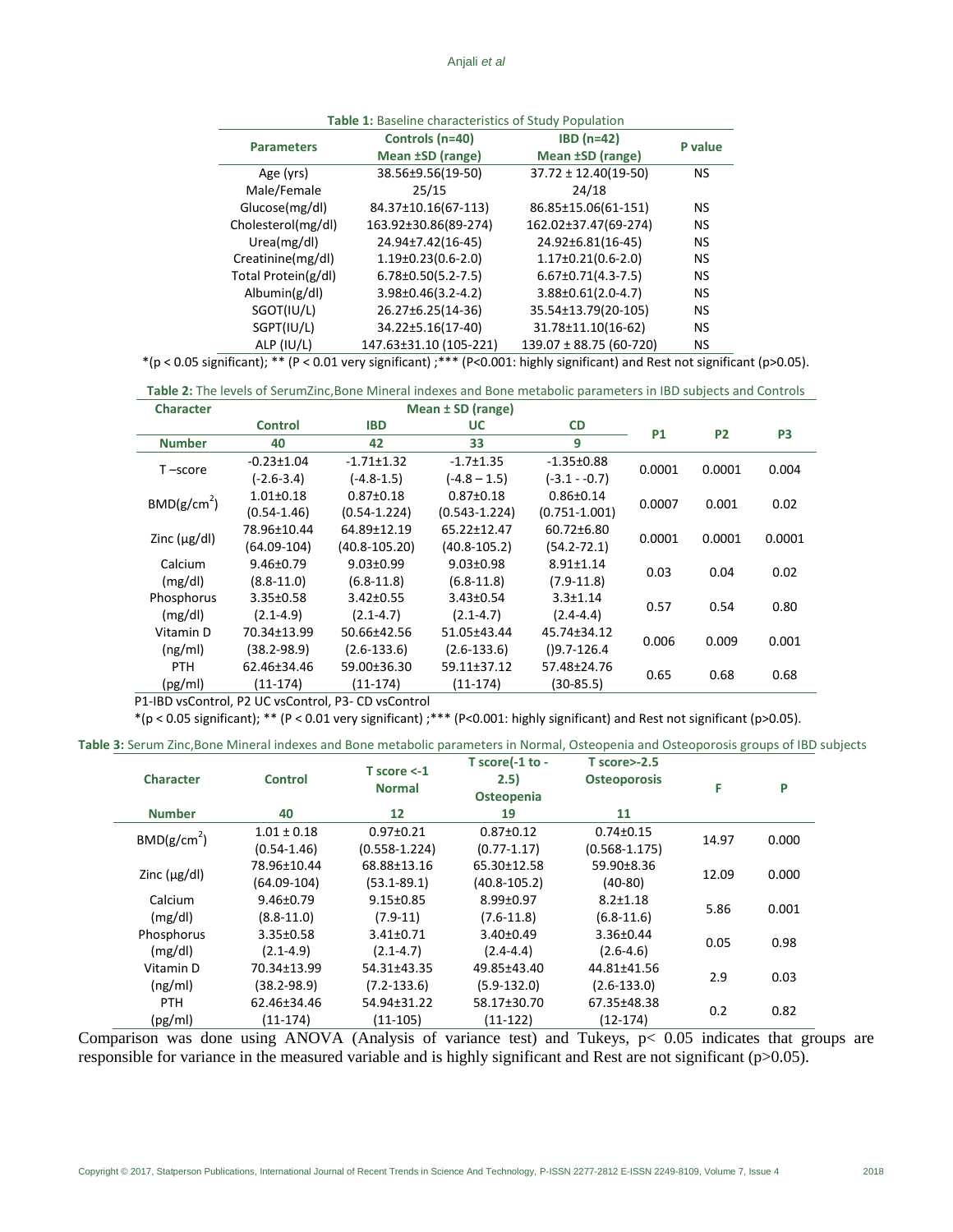

The mean age of the 42 IBD patients was  $37.72 \pm 12.40$ years at the time of diagnosis. No patient had family history of IBD. Table 1 shows the baseline biochemical findings. No significant difference in routine parameters i.e. Sugar, Urea, Creatinine, Total Protein, Albumin, AST, ALT and ALP was observed between IBD and Controls. The mean T-score of the patients with IBD was significantly low compared with the Controls (p=0.001).Difference against the Control group remained significant when the Cronhs Disease and Ulcerative Colitis patients were compared separately (Table 2). The mean lumbar spine BMD values and serum Zinc level of the patients with IBD was significantly low as compared with the Controls  $(p<0.001)$ . The mean lumbar spine BMD and serum Zinc levels of the Cronhs Disease and Ulcerative Colitis groups were also significantly low as compared to Control group  $(p<0.05)$ . On evaluating the bone metabolic parameters in subjects, the mean serum Calcium level of IBD, CD and UC groups were significantly lower than Control group ( $p<0.05$ ). Serum Vitamin D levels of IBD, UC and CD groups were 50.66±42.56, 51.05±43.44 and 45.74±34.12 ng/ml. Vitamin D showed statistically significant mean level difference between IBD and Controls, Controls and UC, and Controls and CD groups  $(p<0.005)$ . However no significant difference in serum PTH and Phosphorus levels could be observed between Control and IBD, CD and UC groups. As T score is used as an indicator of metabolic bone disease. Further on the basis of T score we distributed the patients in Normal (T<-1), Osteopenia  $(T=-1 \text{ to } -2.5)$  and Osteoporosis  $(T>-2.5)$  groups (10). Among 42 IBD patients we observed that 28.5% IBD patients had Normal bone density, 45.2% were Osteopenic and 26.2% had Osteoporosis (Table 3).Our data demonstrated a high prevalence of Osteoporosis and Osteopenia as compared to Controls. We could confirm evidence that IBD patients are more prone to the problem of Osteoporosis and Osteopenia(71.4)% .The BMD of Osteoporosis group was found least, the mean value was

**Figure 1:** Correlation between Zinc and BMD **Figure 2:** Correlation between Copper and BMD

0.74±0.15 g/cm2 .In Control group BMD was normal 1.01±0.18 g/cm2 . Using ANOVA mean level difference of BMD was found highly significant among Control, Normal T score ,Osteopenic and Osteoporotic group (p=0.000) .Further on applying tukeys test with in Control and Normal, Control and Osteopenic, Control and Osteoporotic, Normal and Osteopenic, Normal and Osteoporosis and Osteopenic and Osteoporosis groups, BMD was highly statistically significant  $(p<0.0001)$ . Serum Zinc was lowest in Osteoporotic group and mean level difference of Zinc among all the groups were highly statistically significant (p<0.0001).On applying tukeys test for inter group comparison only normal and osteoporotic group were found to have significant mean difference in serum Zinc levels (p<0.0001). Serum Calcium was observed significantly low in Osteoporotic group, the mean value was  $8.2 \pm 1.18$  mg/dl while in Osteopenic group of IBD patients mean of Calcium was found 8.99±0.97 mg/dl. Further using ANOVA the mean difference of Calcium was highly statistically significant among all the groups (p=0.001). However no significant mean difference was found in Phosphorus among all thegroups. Vitamin D was least in Osteoporotic group and on using ANOVA the mean difference was statistically significant among all the groups. However PTH showed no significant change among all the groups. Serum Zinc was significantly positively correlation with BMD  $(r=0.24,$  Fig 1) and Vitamin D  $(r=0.25,$  Fig 2).

## **DISCUSSION**

Osteoporosis is a global health problem that will become increasingly important as individuals live longer and the World's population continues to increase in number.<sup>11, 12</sup> Fragility fractures, the hallmark of Osteoporosis, are a major cause of morbidity and mortality. Osteoporosis risk is also increased in a number of diseases with an inflammatory component, such as Inflammatory Bowel Disease.<sup>13,14</sup> Nutrients and lifestyle plays an important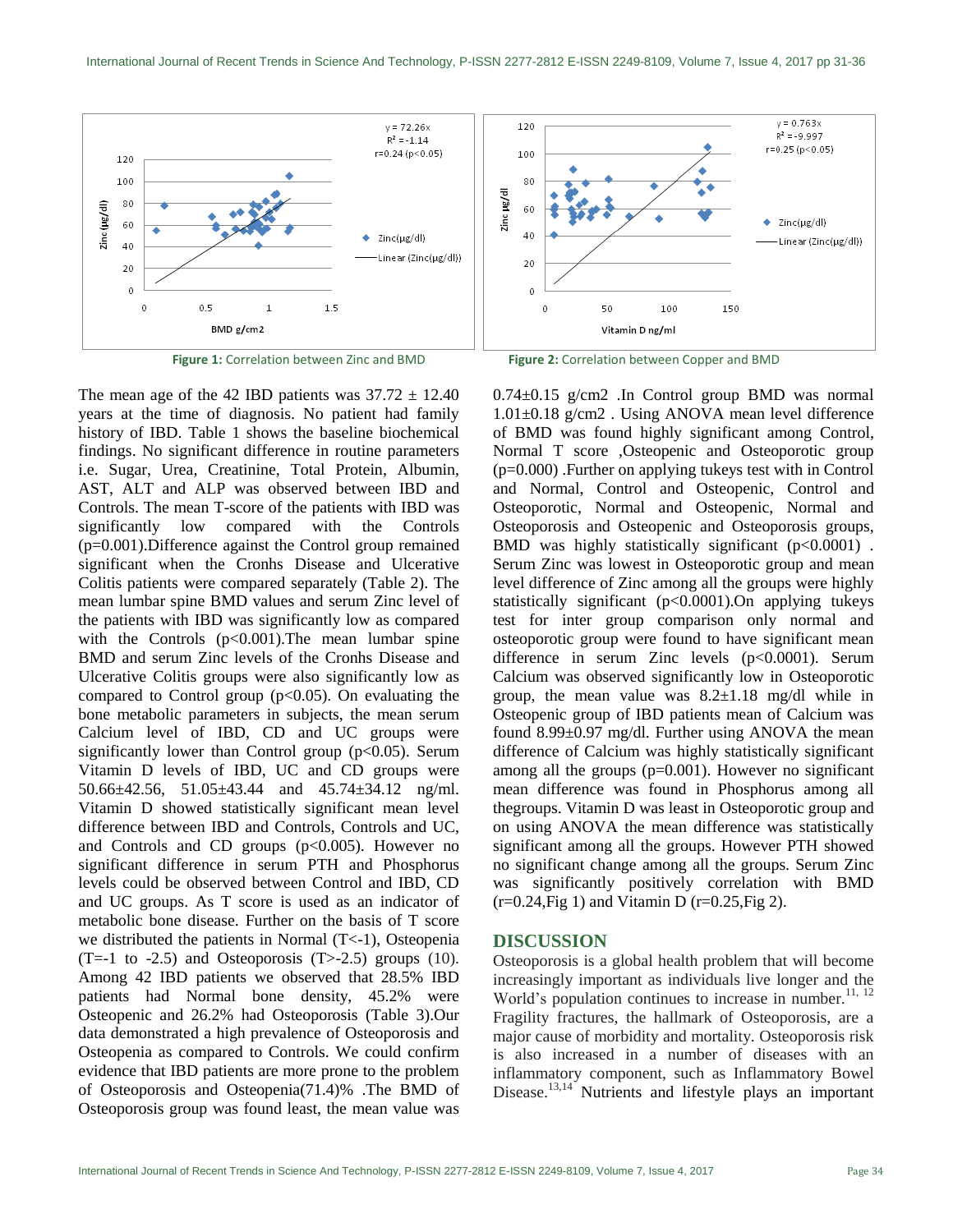role in bone health. Patients with IBD reveal various malnutrition statusand in many studies deficiency of trace elements have been reported as characteristics feature of malnutrition.<sup>15</sup> Underlying mechanism postulated as causing Mineral deficiency in IBD include inadequate dietary intake decreased absorption, increased requirements and increased losses.<sup>16</sup> Zinc is an essential transition metal in humans, playing a catalytic, structural and regulatory role in the biological system. Zinc is abundant in bone tissue and is needed to maintain Bone Mineral Density and bone metabolism. Every step of bone metabolism utilizes Zinc, and its deficiency is implicated in Osteoporosis.<sup>17</sup> The organic matrix of bone is comprised of proteins that require adequate amounts of Zinc for optimal function. Zinc acts as a cofactor for osteoblast activity during bone formation and is required for maintaining peak bone density and reducing the risk of age-induced Osteopenia or fracture. Recent evidence demonstrates that Zinc may act as a local regulator of bone cell formation by stimulating the proliferation and differentiation of osteoblasts while at the same time inhibiting osteoclast differentiation. <sup>18</sup> Low plasma Zinc is common in patients with CD and may be associated with clinical manifestations such as acrodermatitis, decreased activity of Zinc-dependent enzymes like thymulin and metallothionein, reduction in muscle Zinc concentration .Moreover , Zinc absorption is impaired and fecal Zinc losses are inappropriately high. Zinc deficient adolescents with CD grow and mature normally when Zinc deficiency is treated.<sup>19</sup> Bone is highly dynamic and it undergoes constant remodelling throughout life. The remodelling involves coupled resorption of existing bone and the formation of new bone. The supply of Calcium and inorganic Phosphate available for bone formation is a result of highly regulated and complex homeostatic mechanism involving Para cellular and trans cellular intestinal and renal reabsorption. <sup>20</sup> Vitamin D plays a key role in skeletal and Mineral homeostasis. It is frequently viewed as a pro-bone anabolic hormone because of its positive effects on intestinal and renal Calcium and Phosphorus reabsorption and through its positive effects on osteoblast differentiation and bone matrix synthesis.<sup>21</sup> The aim of our study was to assess the relationship between the serum Zinc level and the bone Mineral indexes. In our study IBD patients had significantly lower BMD values than the Controls. Further comparing the values of BMD in IBD types we found that BMD values were not different between the CD and UC patients, Though UC and CD patients had significantly lower BMD values than the Controls. CD patients had lower mean serum Zinc level than UC patients, but the difference was insignificant. Further we observed that along with the Zinc other macronutrients like Calcium,

Phosphorus and fat soluble Vitamin like Vitamin D were also significantly low in IBD patients ascompared toControls. All these nutrientsseem to reduce the BMD in IBD patients. Metabolic bone disease develops silently in these patients, the origin of which is probably multifactorial: lack of physical activity, deficiencies of Calcium, Phosphorus, Vitamins and other micronutrients (Zinc). Intestinal malabsorption has been intuitively linked to the pathogenesis of bone loss in IBD and celiac disease patients. $^{22}$  When we further subdivided the IBD patients among Normal, Osteopenic and Osteoporotic group and compared them with Controls we found that in Osteopenic group 50% patients had low serum Zinc level while in Osteoporotic group 80% patients had low serum Zinc level. Further serum Zinc level was positively correlated with Bone Mineral Density (r=0.24) and Vitamin D (r=0.25) in Inflammatory Bowel Disease patients. Thus correction of zinc deficiency by specific intervention will have beneficial effects on Osteoporotic activity in IBD patients.

## **CONCLUSION**

Patients with IBD are more prone to develop metabolic bone disease.Nutrition plays an important role in the management ofpatients with IBD. To minimize risks of metabolic bone disease, patients with IBD should be given Zinc supplements along with other nutrients to prevent bone loss.

# **ACKNOWLEDGMENTS**

Authors acknowledge ICMR for partial funding of the project.

## **REFERENCES**

- 1. Natalie A. Increasing Incidence and Prevalence of the Inflammatory Bowel Diseases With Time, Based on Systematic Review. Gastroenterology. 2012; 142:46–54.
- 2. Shikhare G, Kugathasan S. Inflammatory Bowel Disease in children: current trends. J Gastroenterol. 2010; 45: 673–682.
- 3. Larsen S, Bendtzen K , Nielsen OH. Extra intestinal manifestations of Inflammatory Bowel Disease: epidemiology, diagnosis, and management. Ann Med. 2010; 42: 97–114.
- 4. Ali T, Lam D, Bronze MS, Humphrey MB. Osteoporosis in Inflammatory Bowel Disease. Am J Med. 2009; 122: 599–604.
- 5. Amber J, Tresca V. Osteoporosis in Inflammatory Bowel Disease. Am J Med . 2009; 122: 599–604.
- 6. Tania M .The nutriceutical bovine colostrum truncates the increase in gut permeability caused by heavy exercise in athletes. Am J Physiol Gastrointestinal Liver Physiol.2011; 300: G477–G484.
- 7. Prentice A, Schoenmakers I, Laskey MA. Nutrition and bone growth and development. Proc Nutr Soc. 2005; 65:348- 360.